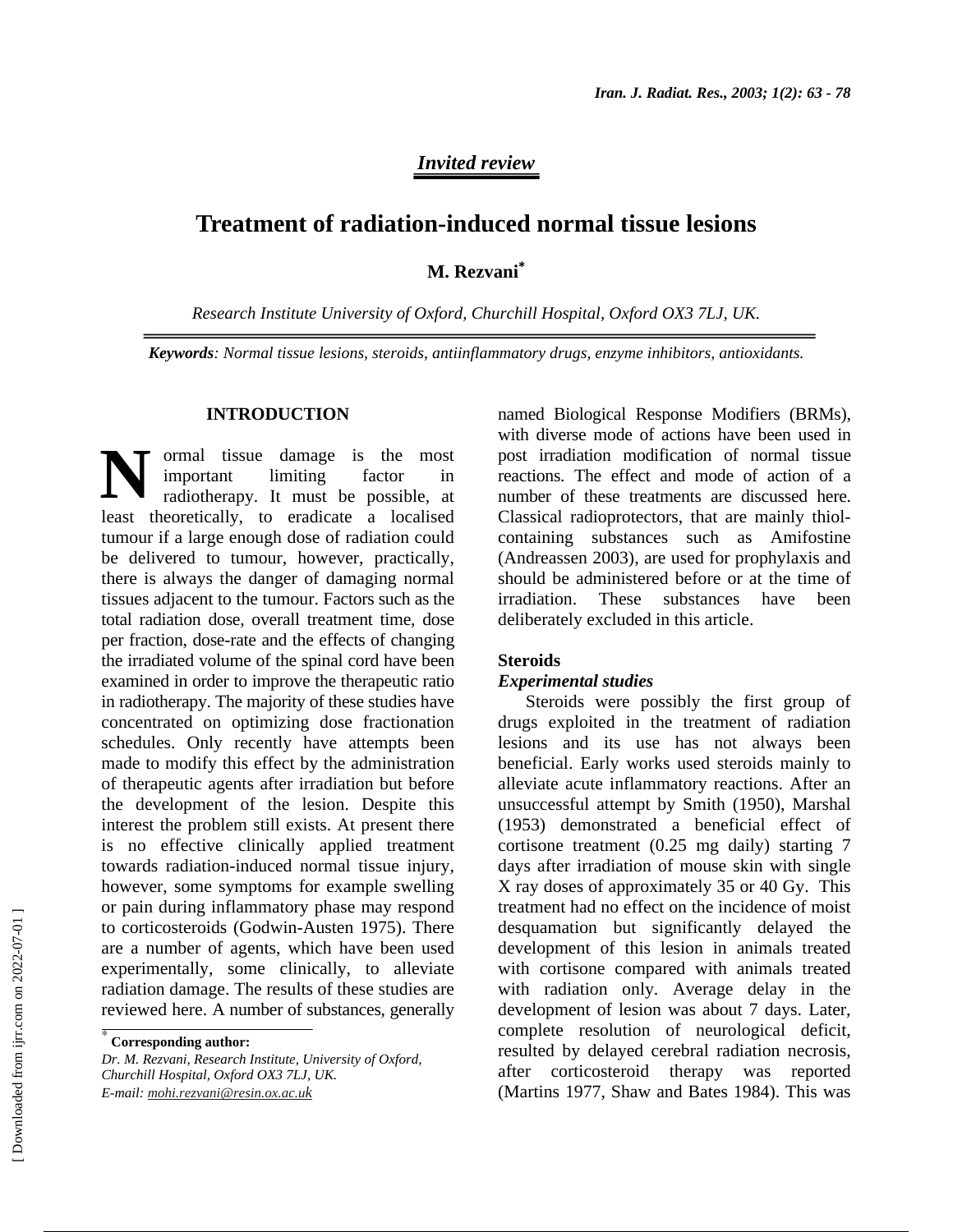followed by reports that steroids protected irradiated rat lung from early interstitial oedema, delayed the alveolitis without reducing its severity, significantly reduced the alveolar protein leak (Ward 1993<sup>a</sup>) and alleviated the reduction in total lung compliance in rats within one month of therapy (Moss 1960). However, it had no beneficial effect on the development of late fibrosis (Ward 1993 $a$ ).

A topical application of prednisolone (0.5%) and NeAmycin (0.5%), twice daily, after radiotherapy reduced the area of moist desquamation of skin of cancer patients treated with a single dose of 22.5 Gy of X rays for basal cell carcinoma of facial skin (Halnan 1962). Methylprednisolone administered intraperitonealy alleviated interstitial oedema of the lung, delayed alveolitis and reduced leakiness of the lung after bilateral irradiation in rats (Ward *et al.* 1993<sup>a</sup>). Steroids also suppressed the severity of inflammation when administered throughout the period of alveolitis. Prednisolone administered just before and just after irradiation or after radiation pnueomonitis was developed reduced pulmonary lethality significantly in total body irradiated mice (Phillips 1975). However, death rapidly occurred when the drug was stopped.

While low doses of prednisolone (18 mg/kg, ip) showed some beneficial effect in reducing the combined action of cranial irradiation (10 Gy, single dose) and methotrexate in rats larger doses of prednisolone (36 mg/kg, ip) enhanced behavioural changes induced by a combination of radiation and methotrexate in young rats (Mullenix 1994).

Beneficial effects of steroidal antiinflammatory drugs in reducing radiationinduced skin reactions were also reported in experimental models (Lefaix 1992) and it was shown that intramuscular injection of betamethasone 24 hours and 4 weeks after irradiation reduced moist desquamation of rabbit skin but had no beneficial effect on the development of late radiation-dermal necrosis. Results were the same when betamethasone was combined with Dexchlorpheniramine. Betamethasone combined with haemorheological agent Trimetazidine was effective until 4 weeks after irradiation. Dexamethasone (0.25 mg/kg daily) was reported to reduce vascular damage after X-irradiation of rabbit brain (Blomstrand 1975), which was monitored by vascular permeability.

Lurie and Casarett (1975) reported that adrenalectomy had a profound effect on the severity and progression of radiation-induced nephrosclerosis in rats. From comparison of their findings with those of Wachholz and Casarett (1970) these authors concluded that adrenalectomy only accelerated the development of nephrosclerosis after renal irradiation. It was suggested that glucocorticoids and /or corticosterone protect microvascular endothelium against excessive constrictive and permeability changes. Lack of adrenocorticoid in adrenalectomised rats have resulted in severe exacerbation of the permeability changes resulting from irradiation, therefore, accelerating the development of radiation induced nephroseclerosis.

Although, Brown (1956) observed remarkable modification in the response of rat lung to approximately 3Gy of X-rays with cortisone treatment overall he concluded that cortisone alone or in combination with Terramycin neither increased nor decreased survival of animals after thoracic irradiation. Steroid administration, even in small doses, adversely affected the survival of rabbits (Cladwell 1971) and rats (Berdjis 1960) after renal irradiation. Similarly, Stryker *et al.* (1976) reported that prednisolone had no beneficial effect on radiation-induced acute inflammatory reaction of the rectum in dogs and even increased the severity of the late tissue damage. Treatment with dexamethasone (2.9 mg/kg/day im) did not improve the survival of rhesus monkeys after brain irradiation (Martins 1979). No significant improvement with regard to the latency to onset or the incidence of neurological symptoms or severity of white matter necrosis was found. The only difference was about 14 days delay in the development of epilation of scalp by dexamethasone. Jacob *et al.* (1984) also reported the failure of dexamethasone on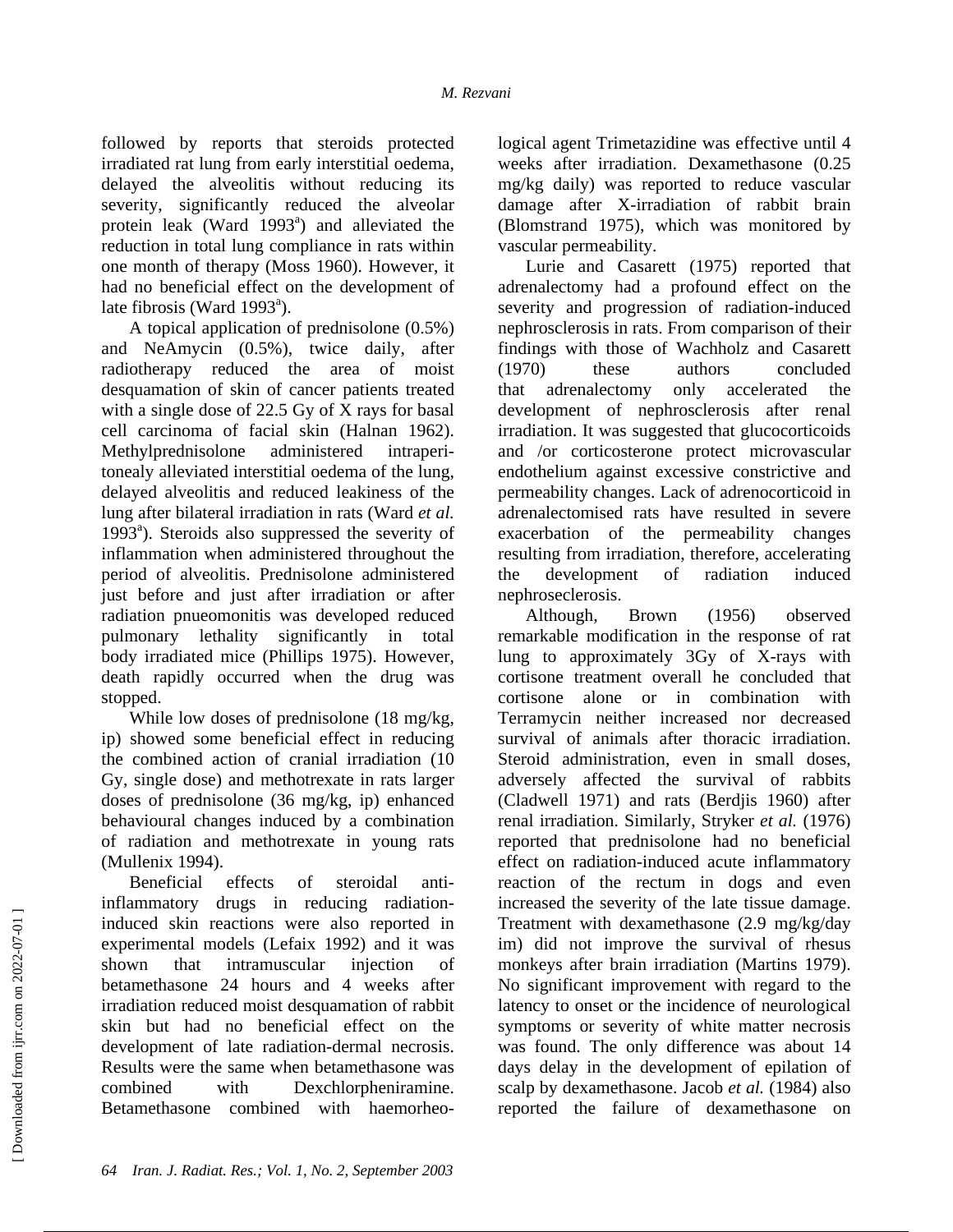improving the survival of whole-body irradiated mice. Fleming (1962) also failed to modify the effects of irradiation on dog lung by cortisone.

#### *Clinical studies*

Abdelaal (1989) treated five patients receiving radiotherapy for malignant parotid tumours with 2mg betamethasone sodium phosphate dissolved in 15 ml water. The solution was used as a mouthwash for 2 mins, four times a day starting the day before and throughout 6 weeks radiation treatment period. This treatment prevented mucositis, erythema of mucosa and radiation-induced discomfort in all five patients. On the contrary, neither betamethasone (Baum 1989, Triantafillidis 1990) nor 5-Aminosalicylic acids, the active moiety of sulphasalazine, offered significant benefit in the treatment of radiation proctitis (Triantafillidis 1990).

#### *Conclusion*

Evidence on the use of steroids in the treatment of radiation injury is contradictory. Some authors have even reported adverse reactions of using corticosteroids for the treatment of radiation damage (Berdjis 1960, Cladwell 1971). Majority of the older publications, reporting the results of steroid therapy, suffer from poor study design and lack of randomised procedures. However, evidence based on the recent reports and randomised studies do not favour the beneficial effects of steroid therapy. It appears that, at its best, steroids may delay the development of acute lesions and perhaps reduce the severity of the lesions (Marshal 1953) with no effect on reducing the incidence of radiation lesions particularly late effects (Moss 1960).

A large number of reports are available on the administration of steroids prior to or during radiotherapy. This will reveal the drug's radioprotective properties rather than its modifying capabilities. Since the aim of this article was to review the BRMs, therefore, these reports are not included here. For a review of this material see Michalowski (1992).

#### **Non steroidal anti-inflammatory drugs**

Non steroidal anti-inflammatory drugs (NSAIDs) refer to a chemically heterogenous group of drugs that have a common property of inhibiting cyclo-oxygenase activity (Higgs and Vane 1989). It is generally accepted that NSAIDs act by inhibiting the synthesis of stable prostaglandins from arachidonic acid (Vane 1971). However, the action of NSAIDs appears to be more complex as these substances show other activities such as neutrophil activation or uncoupling oxidative phosphorylation that do not depend on inhibition of prostaglandin synthesis (Kitsis 1991). It is suggested (Abramson and Weissmann 1989) that while inhibition of prostaglandin synthesis might be the mode of action of some NSAIDs some others may act by inserting into the lipid bilayer of plasma membrane, and interfering with signalling and protein-protein interactions.

### *Experimental studies*

Indomethacin is a potent prostaglandin synthesis inhibitor. Treatment with Indomethacin and Diclofenac sodium increased granulocyte counts in the blood of sublethally gamma-irradiated mice (Pospisil 1986, 1989); however, administration of sodium salicylate and Indmetacin together decreased the beneficial effects of Indomethacin. Rose (1992) reported less polymorphonuclear leukocyte infiltration and decreased tissue degeneration in Indomethacin treated rats after 50 Gy (single dose) of whole abdomen irradiation.

Indomethacin has been shown to be beneficial in reducing the severity of radiation induced oesophagitis in mice (Tochner 1990) and the opossum (Northway 1980).

*In vitro*, Indomethacin stimulated the proliferation of murine hematopoietic stem cells (Estrov and Resnitzky 1983) and administration of Indomethacin after sublethal (4 Gy TBI) irradiation of mice induced a rapid recovery of all nucleated spleen cell populations (Serushago 1987). This might be due to the enhancement of cell mobilisation from bone marrow rather than proliferation of splenic cells. However, when  $PGE<sub>2</sub>$  was administered together with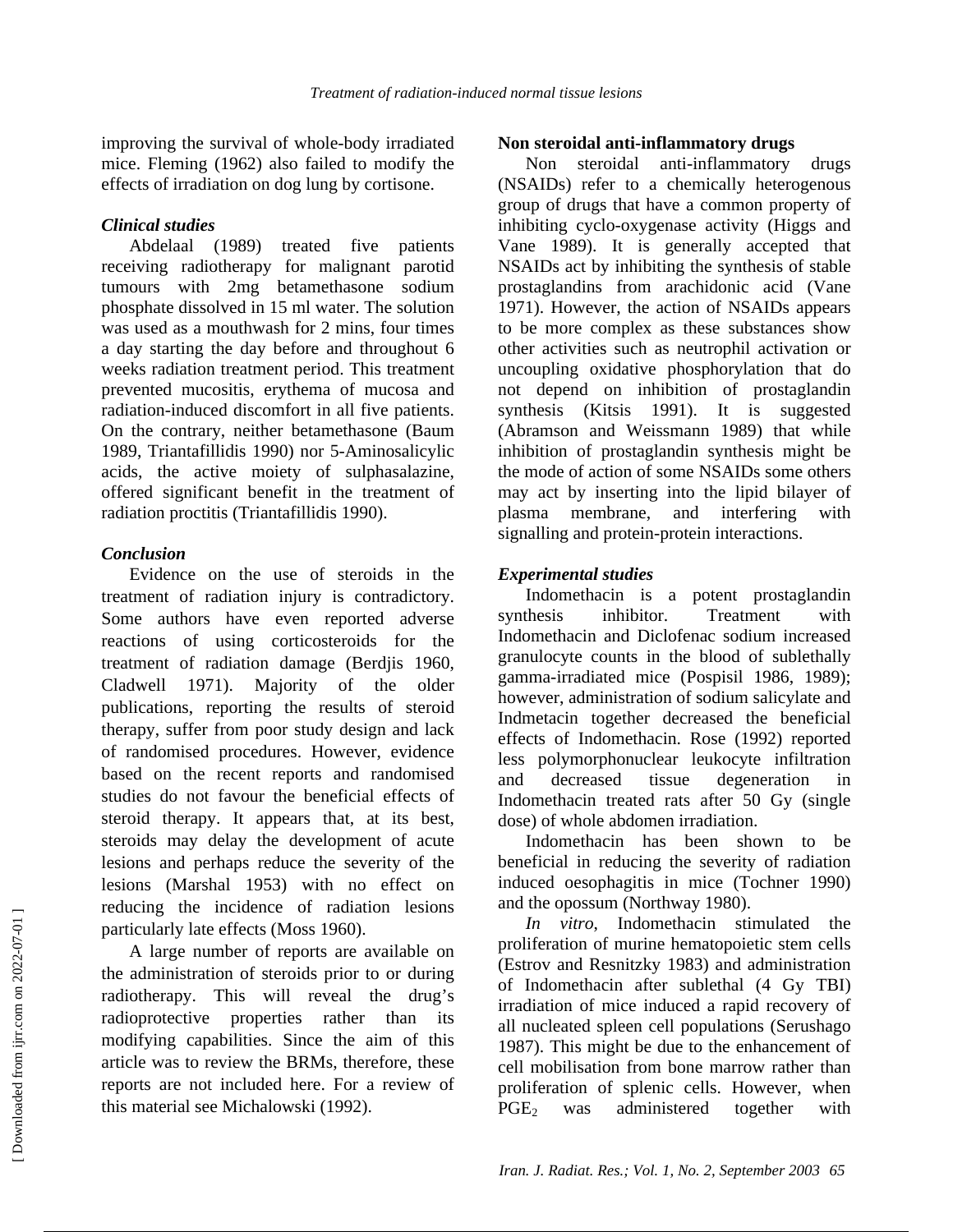Indomethacin the recovery of splenic cells diminished to the level of controls. This suggests that the restoration of splenic cells by Indomethacin was probably due to a diminished level of prostaglandins in the plasma of irradiated mice.

On the contrary, Hofer (1992) reported adverse reactions associated with the administration of Indometacin or Diclofenac after a total body dose of 10 Gy in mice. Administration of Indometacin (0.7-3.3 mg/kg, s.c.) or Diclofenac (5mg/kg, s.c.) two or 24 hours after irradiation significantly reduced the survival of mice after total body irradiation. All animals treated with Indometacin or Diclofenac died within 9 days after irradiation while over 50% of the animals in radiation only group were alive. Severe enteropathy, manifested by the swelling of lamina propria, irregularities of the mucosal surface and bending and cystic dilation of the crypts, was reported in these animals. Death was attributed to the enhanced leakage of endotoxin from the intestine. It appears that prostaglandin synthesis inhibitors that demonstrate a beneficial effect after sublethal doses or local irradiations of skin can have adverse reactions after lethal doses and irradiation of some other organs. Care must be taken in the administration of these substances for the management of different aspects of radiation damage (Hofer 1992). Administration of Indomethacin with sodium salicylate together even decreased the beneficial effects of Indomethacin in increasing granulocyte counts in the blood of mice after TBI (Pospisil 1989). Northway *et al.* (1988) tested a number of NSAIDs including Aspirin, Piroxicam with several doses and routes of administration, all starting before start of radiotherapy and continued for about 1 week after that, but did not observe any beneficial effect in development of radiation proctitis induced by 22.5 Gy single dose of X-rays in rat.

It is known that TNF- $\alpha$  stimulates the release of prostaglandins and IL-1 and prostaglandin  $E_2$ is inhibitory to TNF secretion (Bachwich 1986, Kunkel 1988). Indomethacin enhances radiation

induced TNF production (Petrini 1991), therefore, prostaglandins produced by cyclooxygenase pathway act as negative regulators of TNF. Suppression of this pathway may have exacerbated the effect of radiation seen by Hofer (1992).

Sodium meclofenamate, an anthranilic acid derivative similar to mefenamic acid, is usually given by mouth in muscloskelethal and joint disorders such as osteoarthritis and rheumatoid arthritis. This drug not only inhibits prostaglandin synthesis interferes with their interaction with cellular receptors. Ambrus (1984) treated radiation-induced esophagitis and cystitis in stumptailed monkeys (Macaca arctoides). Varying doses of sodium meclofenamate (5-20 mg/kg, daily by oral gavage) significantly reduced radiation-induced esophagitis during the three weeks of study. However, only the largest dose (20mg/kg) had a significant effect in reducing the radiationinduced cystitis. Radiation dose was 20 Gy delivered as a single dose to esophagus or pelvic area.

Administration of Flurbiprofene (3.3 mg/kg/day) alone or combined with Trimetazidine (1 mg/kg/day) for 8 weeks starting 24 hours after irradiation reduced moist desquamation of rabbit skin significantly (Lefaix *et al.* 1992). No beneficial effect was observed with Trimetazidine alone.

Enprostil, a synthetic  $E_2$  prostaglandin, prevented the radiation-induced reduction in the intestinal mucosal surface area and body weight when orally administered  $(5 \mu g/kg)$  to rats for two weeks following abdominal irradiation (Keelan *et al.* 1992). However, the same treatment failed to improve the malabsorption of glucose in the same animals. Northway *et al.* (1988) tested prostaglandin  $E_1$  analogue, Misoprostol, with several doses and routes of administration, all starting before start of radiotherapy and continued for about one week after that, but did not observe any beneficial effect in development of radiation proctitis in rats.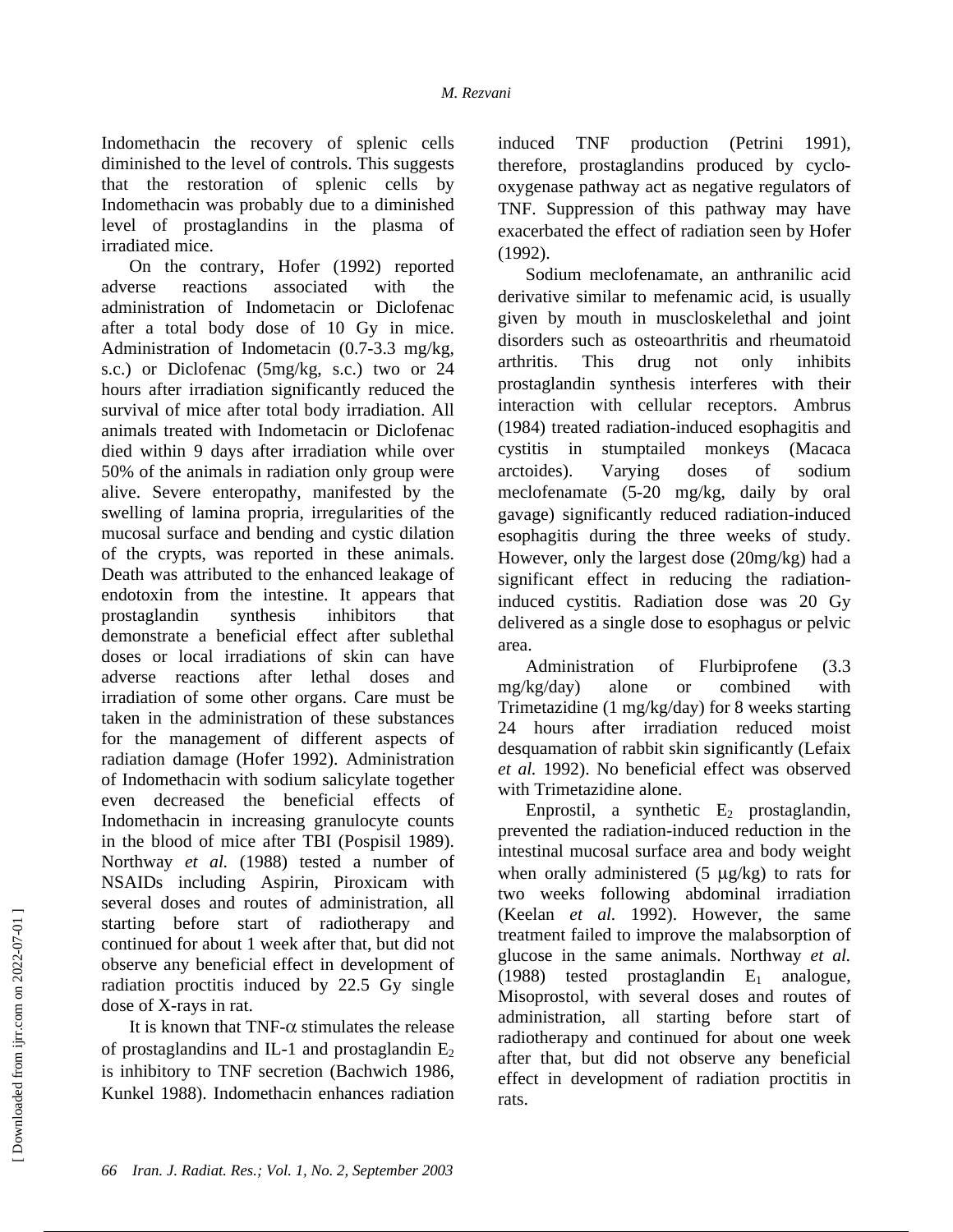# *Clinical studies*

Nicolopoulos *et al.* (1985) reported milder endoscopic oesophagitis and symptomology in lung cancer patients who received Indomethacin after thoracic irradiation. However, histologic findings of oesophagitis was not different between Indomethacin treated and control groups. Villus/crypt ratio was not affected by Indomethacin.

Mennie and Dalley (1973) treated 15 women suffering from radiation-induced diarrhoea with 900 mg soluble aspirin four times daily. Diarrhoea was either abolished or improved in twelve of these patients that had failed to respond to conventional treatment. The work was followed up by the results of a randomised trial (Mennie *et al.* 1975) that reported that acetylsalicylate effectively controlled the diarrhoea and associated colicky pain and flatulence in 28 women who were receiving pelvic radiotherapy for uterine cancer. Ludgate (1985) treated eight patients with complications following pelvic irradiation with enteric-coated acetylsalicylic acid; Entrophen. While radiation enteritis was improved in all the patients who remained on Entrophen healing of epithelial ulceration was observed in four out of six cases and improved in one. Patients had to remain on Entrophen. One patient, who stopped Entrophen treatment after six weeks, experienced recurrent diarrhoea and cramps that resolved after restarting the treatment. The mode of action was suggested to be by interference with excessive production of prostaglandin after intestinal irradiation (Mennie *et al.* 1975). In contrary, Tanner *et al*. (1981) treated radiotherapy and chemotherapy induced mucositis in head and neck cancer patients with aspirin and observed no beneficial effect.

Benzydamine hydrochloride solution (1.5mg/ml) was given to 37 patients as mouth wash and gargle and compared with 30 patients who received only placebo mouth wash showed significantly reduced pain and delayed acute oral and oropharyngeal mucositis (Kim *et al.* 1986). The effect of Benzydamine hydrochloride was assessed on another group of patients (Epstein *et al.* 1989). This study reported a beneficial effect of Benzydamine hydrochloride only in terms of the size and severity of mucositis but it failed to prove beneficial in reducing the pain. Samaranayake *et al.* (1988) compared the effectiveness of Benzydamine hydrochloride solution and chlorohexidine as mouthwash on a small number of patients and found no difference in terms of mucositis, pain or the presence of micro-organisms. However, patient acceptance of chlorohexidine was found to be better. There was no placebo group; therefore, the study does not clarify whether any of the solutions had a beneficial effect.

# *Conclusion*

There are conflicting results about the efficacy of NSAIDs in the treatment of radiation-induced normal tissue lesions. It should be borne in mind that the mode of action of all NSAID is not the same and they may have different action on radiation response of different tissues. The conflict could rise from using unsuitable drugs. While inhibition of prostanoid production, via cyclo-oygenase inhibition, after irradiation appears to be beneficial in some tissues it is undesirable in others. Overall, NSAIDs, notably Aspirin and perhaps Indomethacin appear to be effective in the treatment of acute radiation damage in some tissues. NSAIDs such as Indomethacin has been shown to be beneficial after sublethal TBI and local skin irradiations or aspirin in the treatment of mucosal reaction in radiation entretitis have adverse reactions after lethal doses and irradiation of some other organs such as rectum. This inconsistency in the response of irradiated tissues to NSAIDs is a cause for concern. Care must be taken in the administration of these substances for the management of different aspects of radiation damage. Twomey *et al.* (1992) tested twelve different NSAID and categorised them into three groups. Those that increased superoxide production (Diclofenac, Meclofenamate, Mefenamic acid), those that had no effect (Aspirin, Ketoprofen) and those that decreased superoxide production (Phenylbutazone, Piroxicam). It was concluded that the mode of action of those NSAIDs that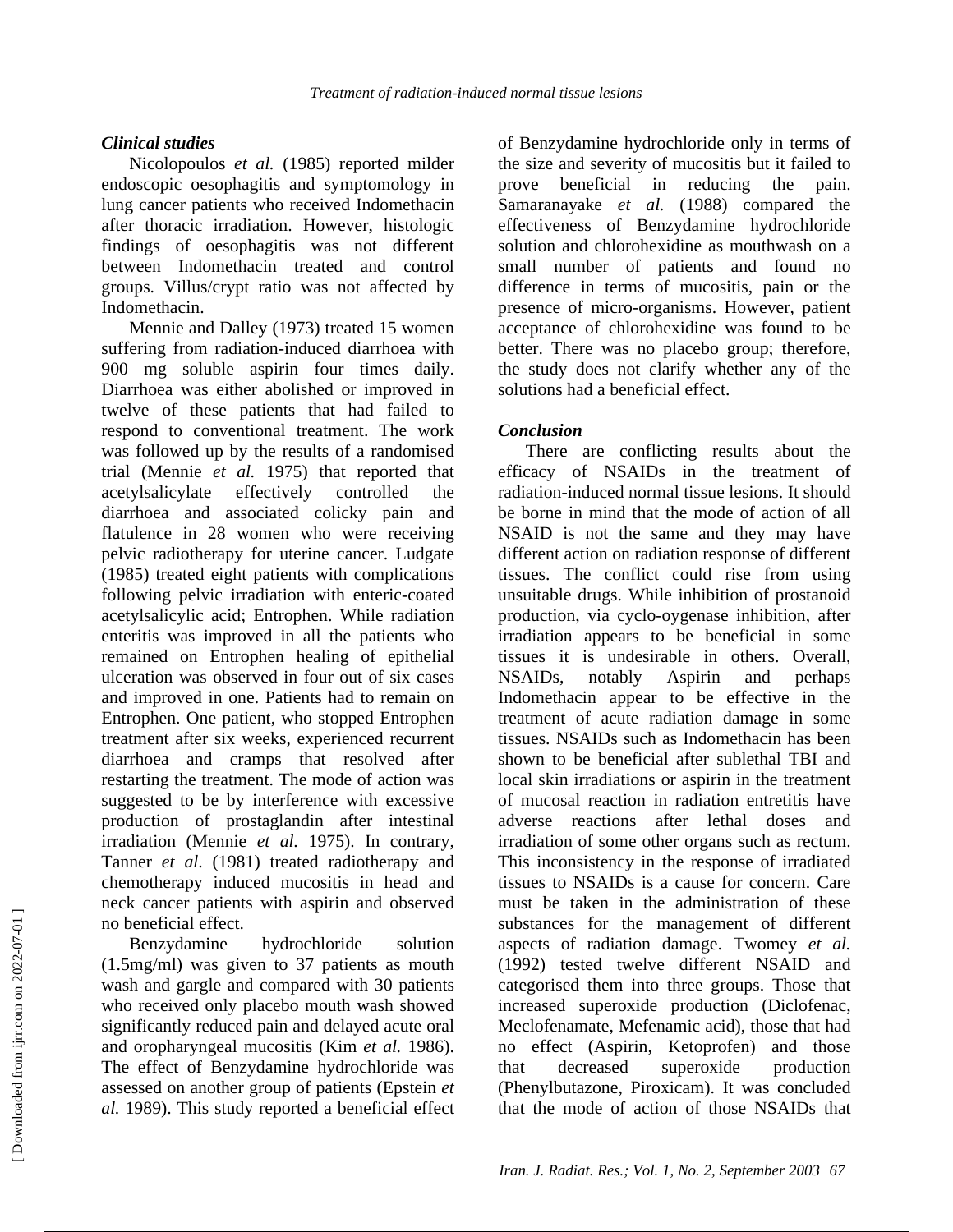caused enhancement of superoxide response was unlikely to be due to an inhibition of cyclooxygenase pathway. Perhaps this group of NSAIDs will not be suitable for the treatment of radiation lesions and this might be an explanation for the adverse reaction of Diclofenac treatment after total body irradiation in mice (Hofer *et al.* 1992). On the other hand NSAIDs such as Indomethacin, salicylic acid and acetylsalicylic acid (Aspirin) might be more suitable for this purpose as they have been shown to inhibit the superoxide generation by human neutrophils (Umeki 1990).

#### **Enzyme inhibitors**

#### *Angiotensin converting enzyme (ACE) inhibitor Experimental studies*

On the basis of the effects of ACE inhibitors in prevention and treatment of progressive renal failure the role of Captropril was investigated in the treatment of radiation nephropathy in rats (Robbins and Hopewell 1986) and it was demonstrated that early haemodynamic changes after renal irradiation could be ameliorated. This was followed by a number of studies in lung by Ward et al. (1988, 1989, 1992<sup>b</sup>) who reported that ACE inhibitors could reduce the development of radiation-induced endothelial dysfunction and lung fibrosis. This work was extended to the study of radiation induced nephropathy (Cohen *et al.* 1992) and it was concluded that early intervention with ACE inhibitors preserved kidney function, reduced proteinuria and increased the survival of irradiated animals. Moulder *et al.* (1993) reported that both Captopril and Enalapril had comaparable effect in limmiting the development of radiation nephropathy in rats. Moulder et al. (1996, 1998<sup>a</sup>) also demonstrated that blocking angiotension II (AII) receptor was more effective than blocking the synthesis of AII with ACE inhibitors in the prophylaxis of nephropathy. Further studies by Captropril have shown that it inhibits histamine- and serotonininduced vascular permeability in rat skin (Fantone *et al.* 1982) and ameliorates radiation damage to heart (Yarom 1993).

Further studies by Captropril have shown that it inhibits histamine- and serotonin-induced vascular permeability in rat skin (Fantone *et al.*  1982) and ameliorates radiation damage to heart (Yarom 1993).

### *Clinical studies*

Wang *et al.* (2000) reported a retrospective study of incidental use of ACE inhibitors in 26 out of 213 lung cancer patients who receieved ACE inhibitors for hypertension during radiotherapy for lung cancer. These authors concluded that, within the dose range prescribed for hypertention, ACE inhibitors had no beneficial effect on the incidence or delay the onset of symptomatic radiation pneumonitis among lung cancer patients receiving radiotherapy. A placebo-controlled trial of captopril to prevent bone marrow transplantation nephropathy in adults is now underway (Moulder *et al.* 2003).

#### *Conclusion*

Despite clear understanding of the physiology of Renin-angiotensin system the mechanisms of action of ACE inhibitors on radiation-induced nephropathy is not fully understood. While there is ample evidence to support the efficacy of ACE inhibitors (captopril and enalapril) and AII receptor antagonist losartan in amelioration of radiation-induced nephropathy their clinical efficacy need to be proven.

### **Antioxidants**

The process of oxidative stress is closely related to a complex cascade of events involving imbalanced production of certain cytokines. A recent hypothesis in the development of normal tissue lesions is the existence of a sustained oxidative stress or dysregulation of cytokines in irradiated tissues (Tofilon and Fike 2000). Because our antioxidant defences are not completely efficient, and even at its best it can only cope with a moderate increase in freeradical formation in the body, it is very likely that exogenous anti-oxidants might be beneficial in case of radiation exposure. Therefore, modulation of oxidative stress caused by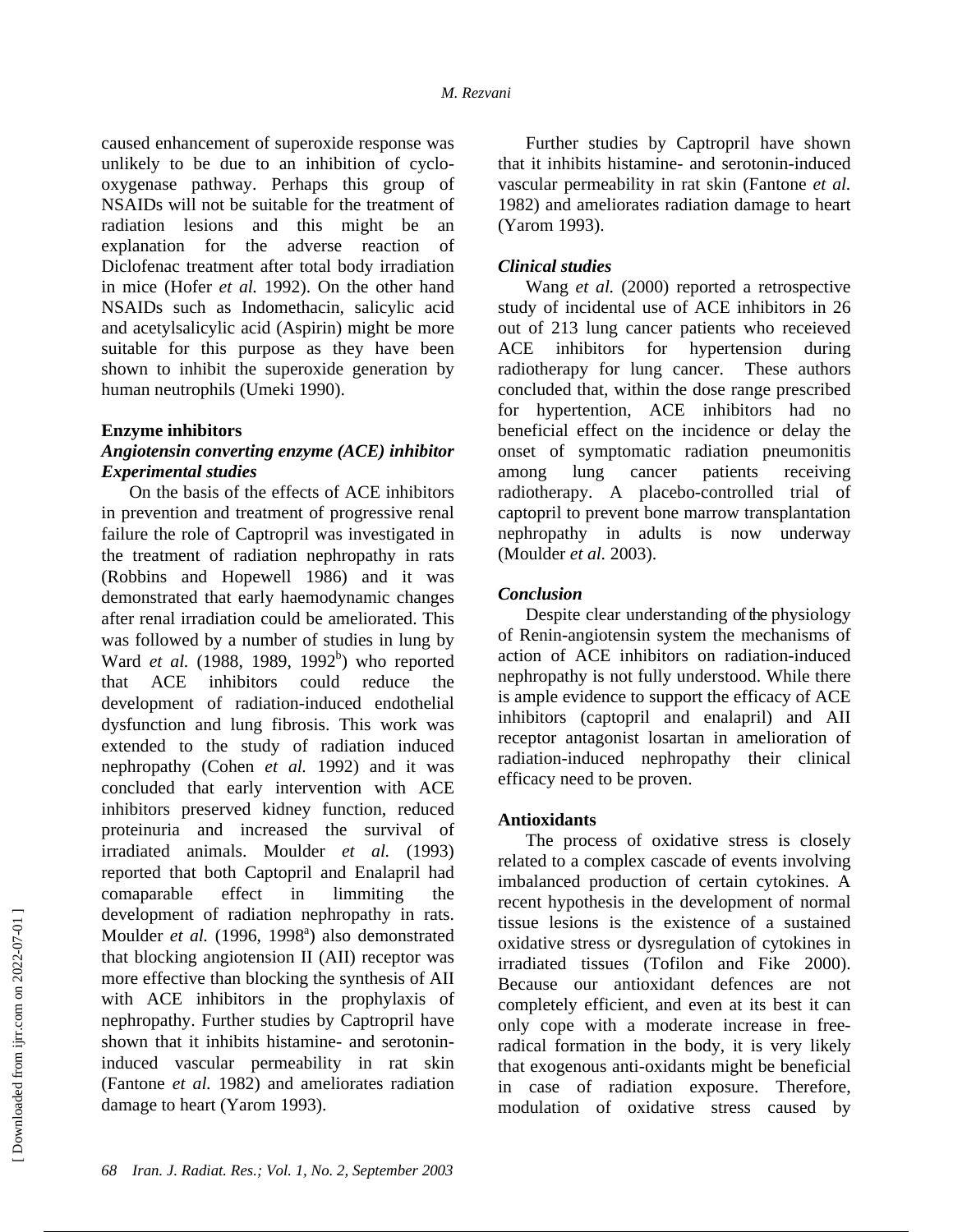irradiation may have a role in amelioration of radiation damage.

#### *Experimental studies*

In a standardised experimental pig model (Lefaix *et al.* 1996) radiation-induced lesions were produced on the skin, subcutaneous tissue and skeletal muscle of pigs with 160 Gy of photon irradiation. This is a substantially large dose that may mimic overexposure of humans in radiation accidents involving non-uniform irradiation of skin and subcutaneous tissue. Six months after irradiation, when a fibrotic scar was formed, intramuscular injection of (1mg/kg) of liposomal copper/zinc superoxide dismutase (Cu/Zn-SOD) or manganese superoxide dismutase (Mn-SOD), twice a week for 3 weeks, reduced the volume of the scar by 70%. The effect of the treatment was obvious from the first week of treatment. SOD has also been shown to reduce the severity of radiation-induced pulmonary lesions in rats (Malaker & Das 1988). It appears that a difference of six hours in the biological half-time of liposomal Cu/Zn-SOD (24 hrs) and free Mn-SOD (18 hrs) in pigs had no significant effect on the efficacy of SOD treatment as Lefaix *et al.* (1996) obtained similar results from Cu/Zn-SOD or Mn-SOD. However, it was reported (Gorecki *et al.* 1991, Parizada *et al.* 1991) that Mn-SOD was more effective than Cu/Zn-SOD in models of acute inflammation and chronic diseases.

# *Clinical studies*

Baillet *et al.* (1986) treated 50 patients with established radiation fibrosis with twice weekly intramuscular injection of 5 mg liposomal superoxide dismutase for three weeks and observed a significant softening of the fibrotic tissue in 82% of the cases. This was followed by further reports from the same group that demonstrated the effects of systemic administration of SOD in the treatment of radiation fibrosis in a heterogeneous population of radiotherapy patients (Delanian *et al.* 1994).

#### *Conclusion*

These results of SOD reported by French scientists, particularly those of Lefaix *et al.* (1996) were the most significant modification of radiation damage to report that a radiationinduced fibrotic scar could be pharmacologically reversed after six months of irradiation. This was supported by clinical studies. The precise mechanisms by which liposomal or free SOD interact with fibrotic tissue are unknown. While scavenging effect of SOD can explain the radioprotective effect (when it is made available at the time of irradiation) of this substance its actual mechanism of action on reversing chronic conditions such as late skin fibrosis is not clear. Lefaix *et al.* (1996) postulated three possible mechanisms for the effects of SOD. Exogenous SOD might enhance weakened anti-oxidant capability of irradiated tissue, the attachment of SOD to cellular membrane initiates an antiinflammatory process or inhibition of leukocyte and macrophage migration into the extravascular parenchymal tissue that might initiate fibroblast recruitment and proliferation. These explanations, however, remain to be proven. Overall, reported results of SOD treatment are remarkable. Most striking is the stability of the results after the patients have stopped treatment (Delanian *et al.*1994).

### *Vitamin E*

α-Tocopherol that occurs in membranes and lipoproteins blocks the chain reaction of lipid peroxidation by scavenging intermediate peroxyl radicals and converting it to a tocopherol radical. This radical is much less affinitive in reacting with adjacent fatty-acid side-chains and can be converted back to  $\alpha$ -tocopherol by vitamin C. Tocopherol has been mostly used in combination with other compounds in the treatment of radiation lesions.

Tocopherol, Troxerutine and Vincamine administered 24 hours after irradiation of the skin of rabbits, for 8 weeks, showed no beneficial effect (Lefaix *et al.* 1992), however, α-tocopherol in combination with Pentoxyfilline was significantly effective in softening and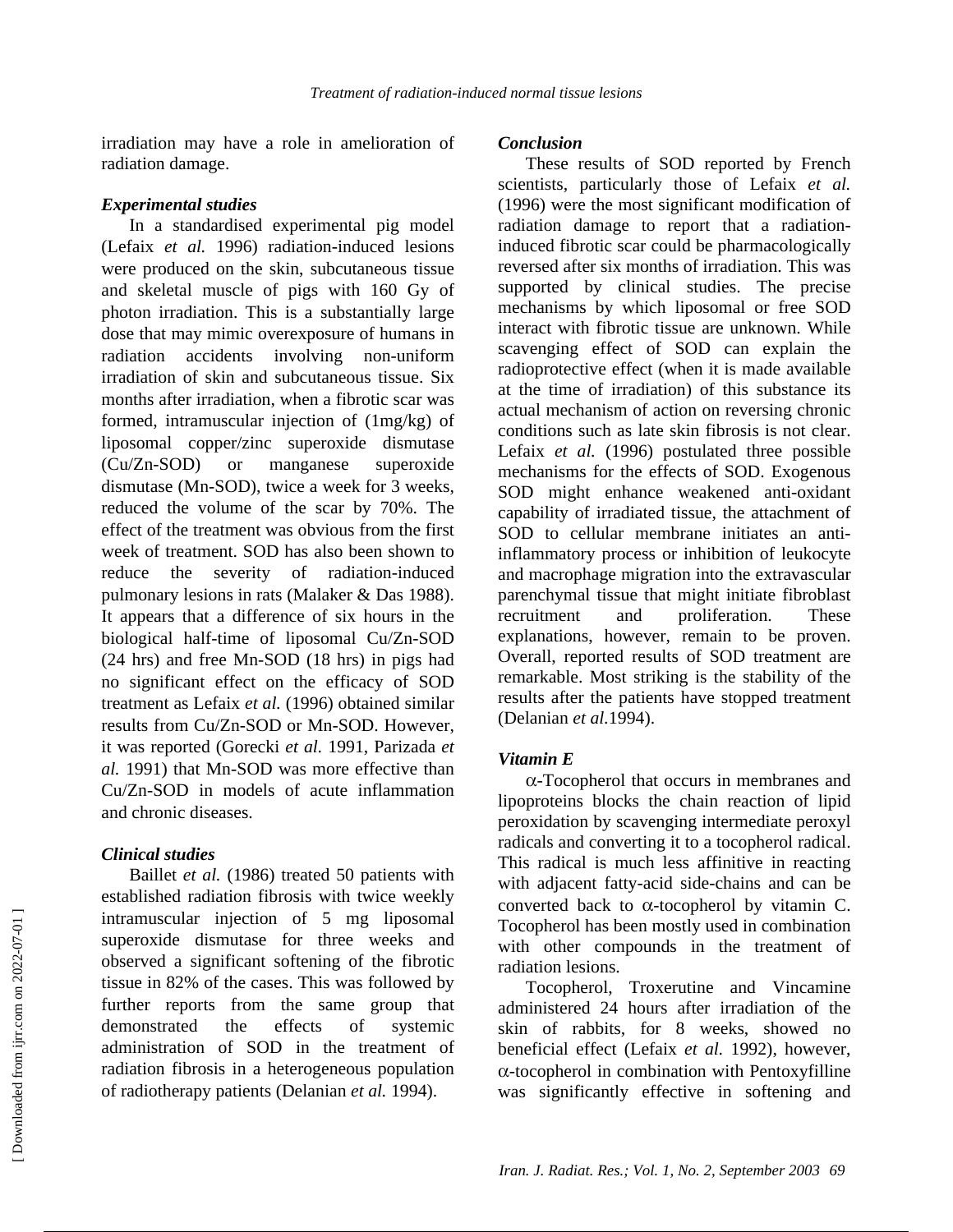shrinking of fibrotic scar, developed 26 weeks after 160 Gy single dose gamma rays in pig skin (Delanian 1998, Lefaix *et al.* 1999).

### *Vitamin C*

Ascorbic acid, originally called vitamin C, is a ketolactone and a powerful reducing agent that accelerates hydroxylation reactions in a number of pathways. Ascorbic acid is a cofactor for prolyl and lysyl hydroxylates in the biosynthesis of collagen and is required for optimal function of many enzymes including proline hydroxylase, lysine hydroxylase (Mussini *et al*. 1967, Puistola *et al.* 1980). However, if ascorbic acid is replaced by other reductants these enzymes will still exhibit partial but not maximal activity (Levine 1986). Ascorbic acid has been considered helpful in treating patients with several types of cancer (Cameron and Pauling 1976) and enhances the synthesis of carnitine from lysine. Carnitine is essential for the transport of long chain fatty acids from the cytosol to the site of beta-oxidation in mitochondria (Levine 1986). Absence of ascorbic acid in the diet causes scurvy (Hodges 1980), capillary fragility due to a defect in the proline hydroxylation step in collagen biosynthesis (Mussini *et al.* 1967), fatigue, hperkeratosis of hair follicles, anaemia (Hodges *et al.* 1971). Ascorbic acid has been associated with certain aspects of the immune system, cholesterol metabolism but these are controversial (Levine 1986).

Narra *et al.* (1993) reported protection (DMF=  $2.4 \pm 0.4$ ) of the spermatogonial cells in mouse testes against chronic irradiation by Vit C enriched diet (1% by weight). Similar results were obtained (Narra *et al.* 1993, Narra *et al.*  1994) by directly injecting into the testes of a very small dose of Vit C  $(1.5 \mu g \text{ in } 3 \mu l)$ . On the contrary, Abramsson-Zetterberg (1996) added 5% ascorbic acid to drinking water of mice a week before to five weeks after irradiation with low dose-rate gamma rays and did not observe any modification in the response assessed by measuring the frequency of micronucleated normochromatic erythrocytes (MNCE) in peripheral blood. These authors concluded that

increasing the intake of ascorbic acid would not be effective in protecting against low doses of ionising radiation to which humans are normally exposed. The dose-rate studied by these authors was 44 mGy/day which is by far greater than the dose to which normal population are usually exposed. Furthermore, there is no evidence to correlate the level of MNCE and the development of long-term effects of radiation.

Although some studies show positive evidence on the efficacy of ascorbic acid in modification of radiation damage overall the evidence is not conclusive; because these studies have used mouse as an experimental model that might not be a suitable model to study the effects of ascorbic acid. Although humans are unable to synthesise ascorbic acid most other mammals including mice can do so from glucuronic acid or galactonic acid derived from glucose (Chatterjee 1970). Mouse can synthesise 33.6- 226.0 mg/kg body weight/day of ascorbic acid. This makes the mice one of the most efficient mammals in producing its own ascorbate. Other animals unable to synthesise ascorbic acid include non-human primates, guinea pig, Indian fruit bats and several varieties of bulbuls. The inability of human in synthesising ascorbic acid is possibly due to lack of enzyme glunolactone oxidase or a counterpart (Levine 1986).

### **Haemorrheological agents**

### *Anticoagulants*

Application of anticoagulant, Heparin, as a BRM was one of the earliest attempts in the treatment of radiation-induced normal tissue lesions. Boys & Harris (1943) considered radiation pneumonitis as an inflammatory process and assumed that prevention of fibrin formation and elimination of thromboses and fibrosis of microvasculature would prevent radiation pneumonitis and subsequent fibrosis. Although these authors claimed an improvement of radiation damage to lung by the application of heparin, Fleming *et al.* (1962) failed to modify the development of radiation pneumonitis in dog lung by the same approach. A negative result was also reported by Moss *et al.* (1960) on the failure of Heparin as a BRM after thoracic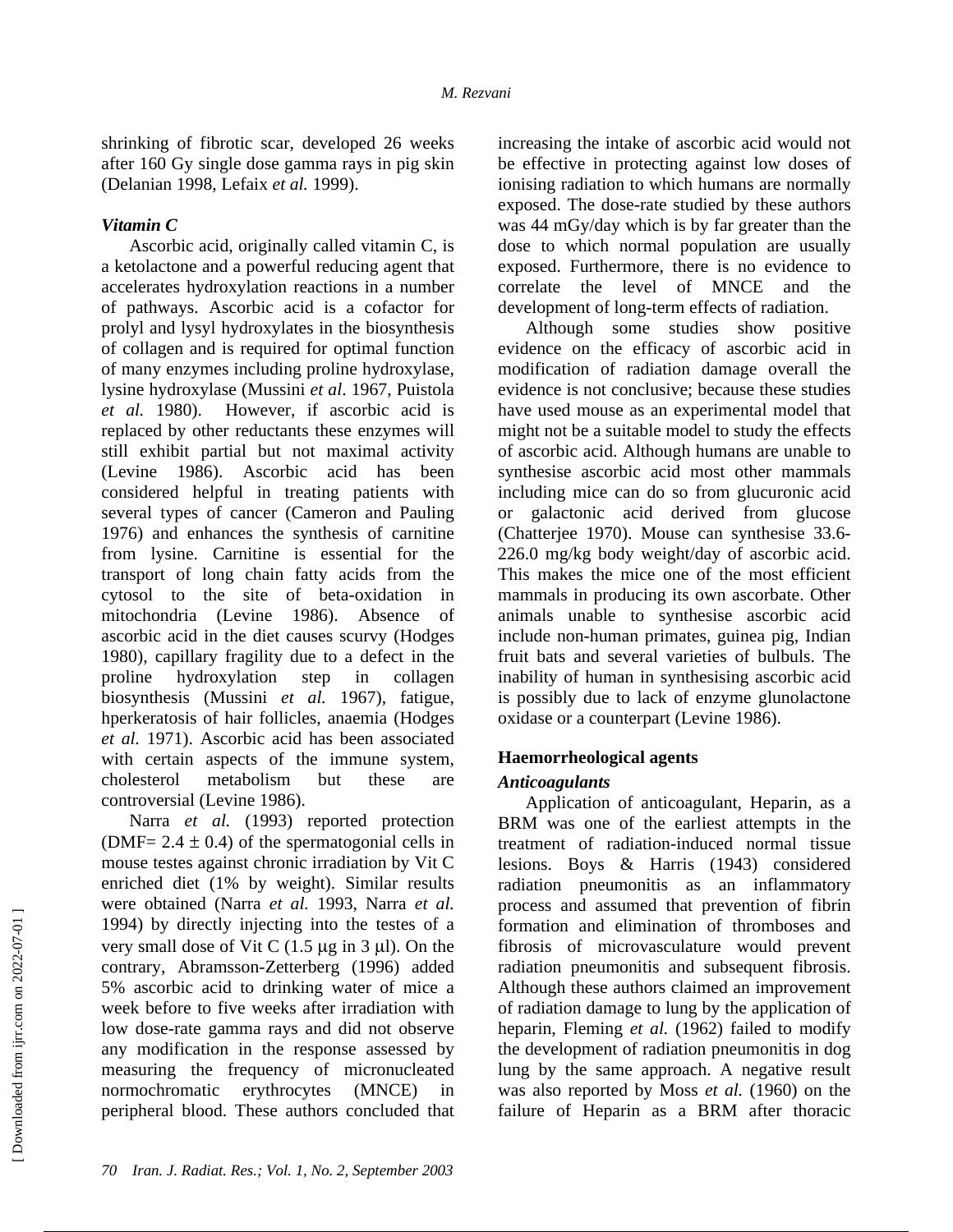irradiation. Another anticoagulant, Dicumarol, was unsuccessfully tried in modifying the development of radiation pneumonitis in human lung (Macht and Perlberg 1950).

#### *Pentoxifylline Experimental studies*

Modifying effects of pentoxyfylline on the effects of radiation on cutaneous tissue has been studied in a mouse foot model (Dion *et al.* 1989). It was reported that pentoxifylline had no effect on acute radiation injury to mouse foot. The severity, the time course of development and recovery for the acute reactions were identical for the pentoxifylline and control animals. However, a significant effect on the development of late radiation damage was observed in pentoxifylline group. There were 4/41 (8%) radiation-induced late injuries in animals treated with a daily injection of pentoxifylline and 20/48 (42%) in control animals that received a daily saline injection as placebo. In these experiments Pentoxyfylline was administered during the course of irradiation. Lefaix *et al.* (1999) reported significant softening and shrinking of radiationinduced fibrotic scar, developed 26 weeks after 160 Gy single dose gamma rays, in the pigs treated with PTX (13.3 mg/kg/day) and  $\alpha$ tocopherol (17 IU/kg/day) for 13 weeks. Ward *et*   $al.$  (1992<sup>a</sup>) reported failure of pentoxifylline in modifying radiation pneumonitis in rat. The response was monitored by modification of radiation induced suppression of ACE and PLA activity and radiation induced elevation of prostacyclin and thromboxane production. The amount of hydroxyproline in the lung was measured as an indication of pulmonary fibrosis. The severity of epilation and desquamation of skin in the field of irradiation was scored weekly as a measure of early skin damage and it was concluded that pentoxifylline did not modify the acute skin lesions either.

# *Clinical studies*

There is increasing evidence on the clinical efficacy of PTX. Dion *et al.* (1990) treated 15 sites of grade 4 radiation necrosis; four oral

cavity, four mucosa of female genitalia, seven skin ranging from 2x3 mm to 3.5x18 cm with PTX (400 mg tid for 3 months, one patient qid) and observed that 87% (13/15) of necrosis healed completely, one partially, one failed to heal. Futran *et al.* (1997) treated 26 patients with radiation-induced normal tissue lesions after radiotherapy for head and neck malignancies with PTX (400mg, tid at least for 3months) and concluded that PTX accelerated the healing of soft tissue necrosis and reversed late radiation injury. PTX treatment was effective for significant number of patients; 9/15 (60%) with soft tissue necrosis healed completely, 3/15 (20%) partially and had no effect on 20%. Mucosal pain resolved in 5/5 (100%) and fibrosis resolved in 4/6 (67%) of those with fibrosis. The latency for the appearance of the lesions was >2 months after radiotherapy and the duration of the lesions ranged from 8 to 41 weeks prior to PTX treatment. PTX has been reported to relieve the pain due to radiation fibrosis (Werner-Wasik & Madoc-Jones 1993). This was in a 56-year-old female, treated for T1 adenocarcinoma with excision and re-excision of the lesion followed by radiotherapy, reconstructive surgery for severe tissue deficit at seven months post radiotherapy. Pain developed 3 months later. Treatment with PTX (400mg tds for 6 weeks) resulted in complete relief of pain and tenderness of fibrosis. Recently, significant relief of signs and symptoms of radiation mastitis in a small number of patients has been reported (Steeves & Robins 1998); oedema, erythema and pain started to resolve 3-4 weeks after start of treatment with PTX. Beneficial effect of a combination of Pentoxyfilline and vit. E in the treatment of radiation lesions has been reported by Gottlöber *et al.* (1996). This was followed by a report of regression of established radiation fibrosis, which had developed 10 years after irradiation, with with the same treatment (Delanian 1998).

Stelzer *et al.* (1994) reported an overall nonsignificant trend between the development of radiation lesions and coffee drinking habit of 82 cervical cancer patients treated with primary/adjuvant radiotherapy. Higher coffee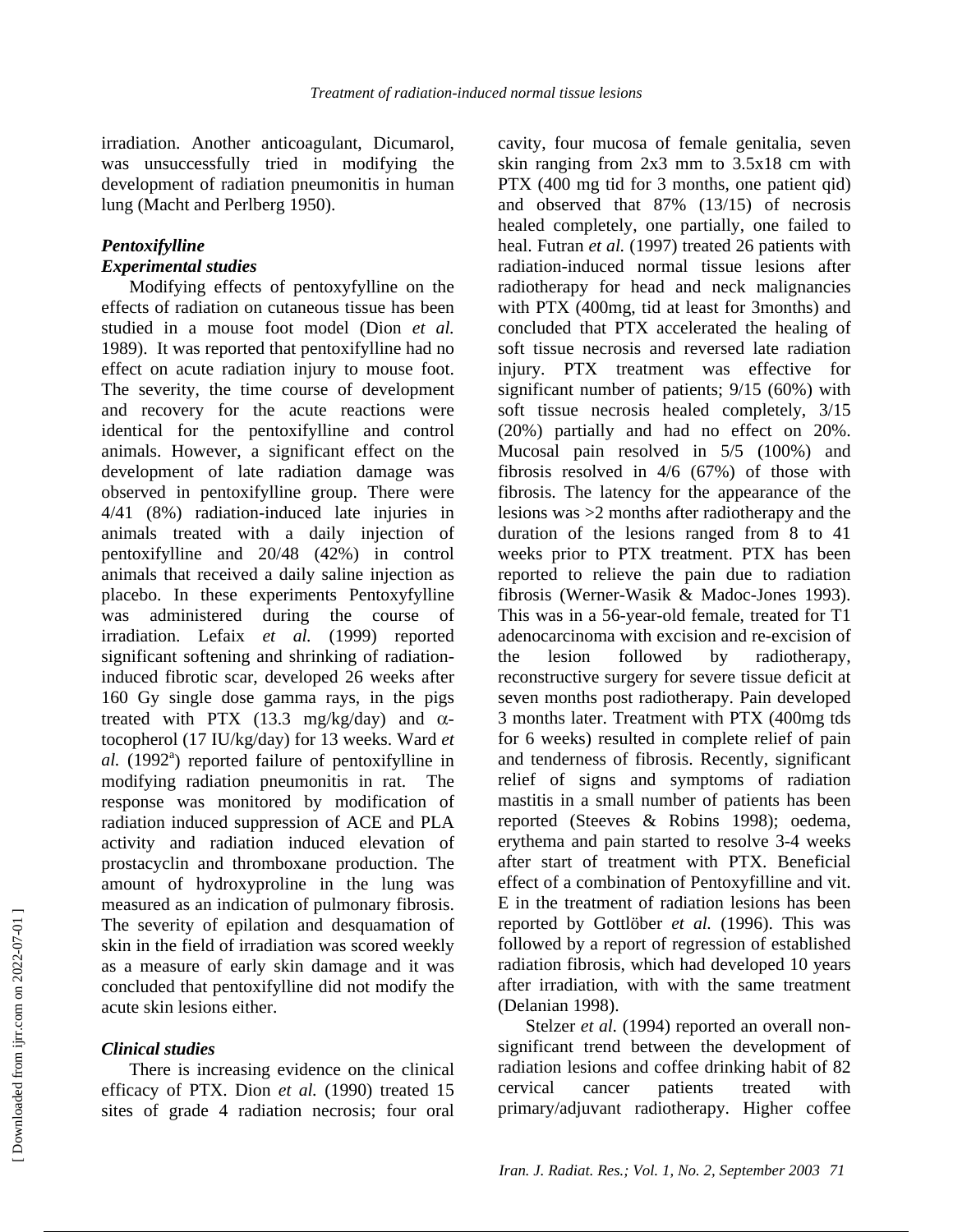consumption at the time of radiotherapy was associated with reduced late effects. The incidence of severe late effects was significantly (p=0.02) lower in heavy coffee drinkers. This was attributed to the protective effect of methylxanthines available in coffee.

#### *Conclusion*

Increasing experimental and clinical evidence suggests the efficacy of PTX in the treatmet of radiation injury; particlualry late effects. This introduces PTX, particularly combined with α-tocopherol, as an effective BRM. Our own studies (unpublished data) indicate that PTX (13.3 mg/day by oral gavage) reduces the incidence and the severity and accelerates the healing of radiation-induced moist desquamation of rat skin. However, results of Ward et al. (1992<sup>a</sup>) do not support this. Desquamation of rodent skin with dose of 0-30 Gy (Ward *et al.*1992<sup>a</sup>), can heel very rapidly perhaps within a few days. It would be possible to score only the severe reactions and severe reactions do not appear to be amenable for modification by BRMs. Therefore, scoring skin reactions in weekly intervals may have resulted in erroneous conclusions. This might be an explanation for the failure of PTX in reducing early skin reactions reported by Dion *et al.* (1989) too.

### **Discussion**

Classical radiobiology, based on target theory for single cells, assumes that radiation kills cells at random and the dose of radiation and the radiosensitivity of irradiated cells determine the probability of cell kill. This concept was extended to tissues by viewing normal tissue radiation injury as a result of the sterilisation of clonogenic cells within that tissue. According to this concept tissue specific function is restricted to functional non-proliferative cells derived from clonogenic cells. Failure of clonogenic stem cells to replace the functional cells, which continue to be lost at a normal rate, results in a gradual depletion of functional cells. When the numbers of functional cells get to a critical level the tissue cannot sustain its function and radiation-induced injury is

expressed. This concept views the latent period as a reflection of the turnover time of the target cells and considers the radiation damage inevitable and untreatable. Recent evidence, using new molecular techniques, indicates that a perpetual cascade of cytokines initiate immediately after irradiation that persist until expression of radiation injury. A number of processes such as gene expression, dysregulated cytokine production and oxidative stresshave already been identified. According to this view of the development of radiation injury latent period is not tenable and intervention at any stage of the complex process of the development of radiation lesion can potentially modify its progression. At present there is no panacea for radiation injury but evidence indicates to the possibility of modification of radiation-induced normal tissue damage by BRMs.

Dose and volume limitations imposed by normal tissue tolerance reduce the curability of localised tumours by radiotherapy except for radiosensitive tumours. Clearly, increasing normal tissue tolerance to ionising radiation or improved healing of radiation-induced lesions by BRMs can have significant clinical implications. This includes a variety of pharmacological approaches, by synthetic or naturally occurring substances. There is increasing evidence to suggest the involvement of prostaglandins in the development of radiation injury and substances that interfere with prostaglandin synthesis and eicosanoid metabolism appear to be the most widely studied mediators of radiation damage. This includes steroids, EFA and NSAIDs. However, there are several problems to enable us to translate the existing evidence to clinical practice. These include the conflicting results reported on some BRMs, the toxcitiy of these substances and the irradiation doses used in published reports. Conflicting results may rise partly due to differences in the pathophysiologic processes involved in the development of radiation lesions in different tissues and the markers used for the assessment of the efficacy of BRMs. These differences indicate to the complexity of the development of radiation damage and perhaps to the multiplicity of mechanisms involved.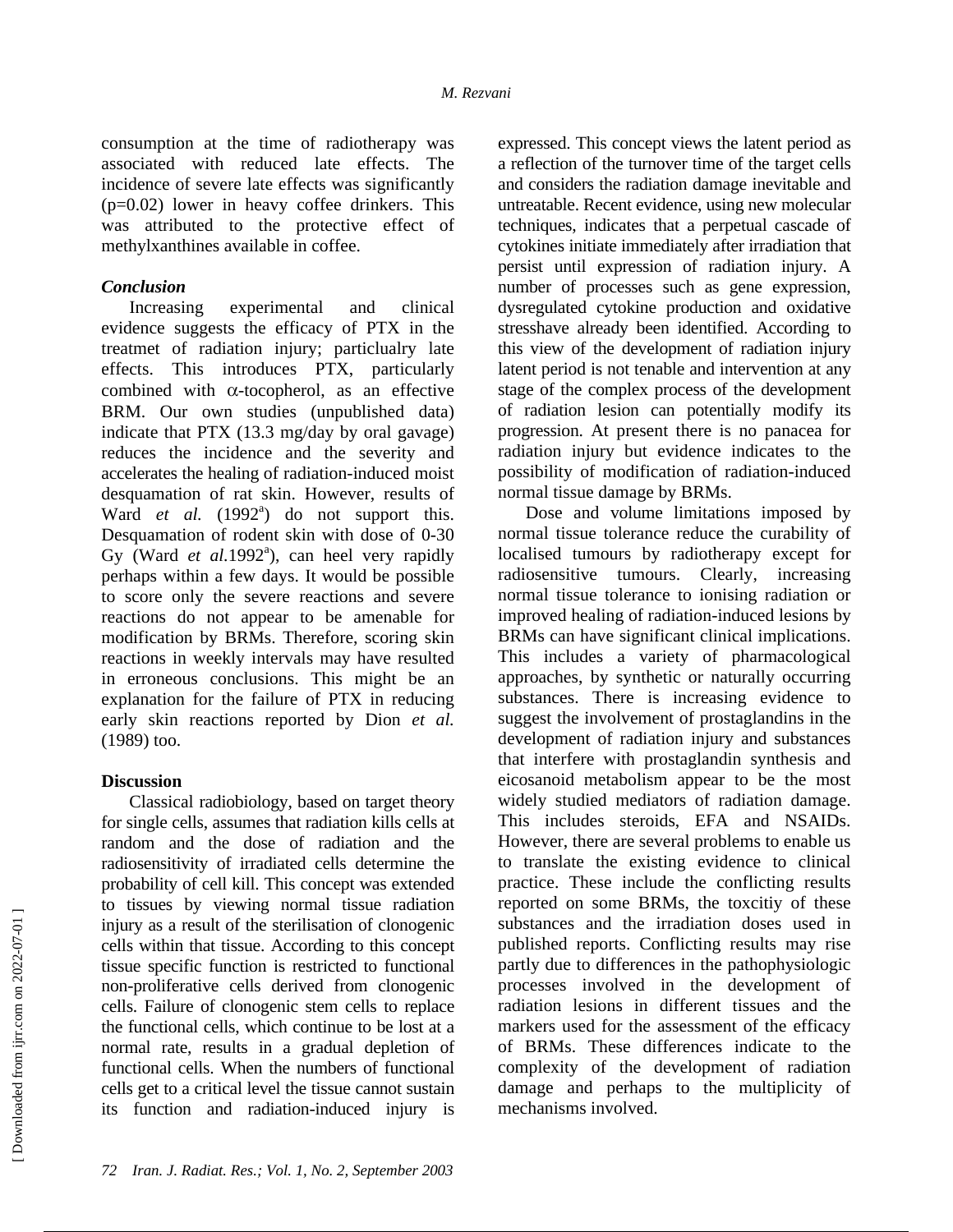ACE inhibitors particularly Captopril and angiotension II (AII) receptor inhibitors in the treatment of radiation injury appear to be of value. However, major drawback of using Captopril is that the sparing effect is lost quickly on drug withdrawal.

Treatment results with SOD are remarkable. Striking effect of SOD is in the stability of the results after the patients have stopped treatment. However, evidence on the efficacy of ascorbic acid is not convincing but the data on the efficacy of α-tocopherol in combination with Pentoxyfilline and SOD in the treatment of late radiation damage are striking. Our own studies with antioxidants, although experimental, are very promising.

Pentoxyfilline alone has also shown significant beneficial effect in the treatment of late effects and recent evidence suggests that it might be beneficial for the treatment of acute lesions too. This needs further investigations.

Evidence on the use of steroids in the treatment of radiation-induced normal tissue lesions appears to be contradictory. Some authors have even reported adverse reactions of using corticosteroids and majorities of publications are old and suffer from poor study design and lack of randomised procedures. Evidence based on the recent reports and randomised studies do not always favour the beneficial effect of steroid therapy. It appears that, at its best, it may delay the development of acute lesions and perhaps reduce the severity of the lesions with no effect on reducing the incidence of radiation lesions particularly late effects.

There appears to be a tissue specific response for different NSAIDs. While some NSAIDs such as Indomethacin or aspirin prove to be beneficial after sublethal TBI and local skin irradiations or mucosal reactions in radiation enteritis they show adverse reactions after lethal doses and irradiation of some other organs such as rectum and oral mucosa. Although beneficial effects of using NSAIDs have been reported, however, a major draw back of using NSAIDs such as Aspirin in the treatment of radiation enteritis is that the patients

have to remain on this medication. Care must be taken in the administration of these substances for the management of different aspects of radiation damage.

Overall BRMs appear to be more amenable for clinical use than other pharmacological substances such as classical radioprotectors (thiol compounds), hypoxic cell sensitisers or bioreductive drugs, where the toxicity has been either significant or unknown. However, not all BRMs might be non-toxic. While toxicity data are available for some BRMs, such as Pentoxifylline and ACE inhibitor Captopril are already in clinical use, detailed toxicity data are lacking for some BRMs. In some cases, like Penicillamine, toxicity has been studied in sufficient detail but only in rodent models. Detailed toxicity data will be required before the experimental data could be moved to clinical use.

Modifier effectiveness is usually expressed in terms of the dose modification factor (DMF), the ratio of the radiation dose in the presence of modifier and the radiation dose in the absence of modifier, required to produce the same level of injury. A DMF value of  $>1$  is indicative of a beneficial effect, while values of 1 and <1 reflect no effect or detrimental effect, respectively. By definition DMF is the same as dose reduction factor (DRF) used in the literature. It is customary that DMFs are calculated from the comparison of  $ED_{50}$ ,  $LD_{50}$  values in quantitative analyses or from comparison of the response for known dose at a certain time point. In order to produce a meaningfully measurable level of damage, relatively larger radiation doses are employed in radiobiological research. These doses are often substantially larger than clinical doses employed in radiotherapy for cancer. The results of such studies might be applicable to the case of accidents but not directly to radiotherapy. The effects of BRMs should be demonstrated for doses comparable to clinical doses before the application of BRMs in clinical practice. However, lower incidence of the end points at the lower dose region of the dose-effect curve, where uncertainties are much greater, is a practical difficulty. This difficulty can be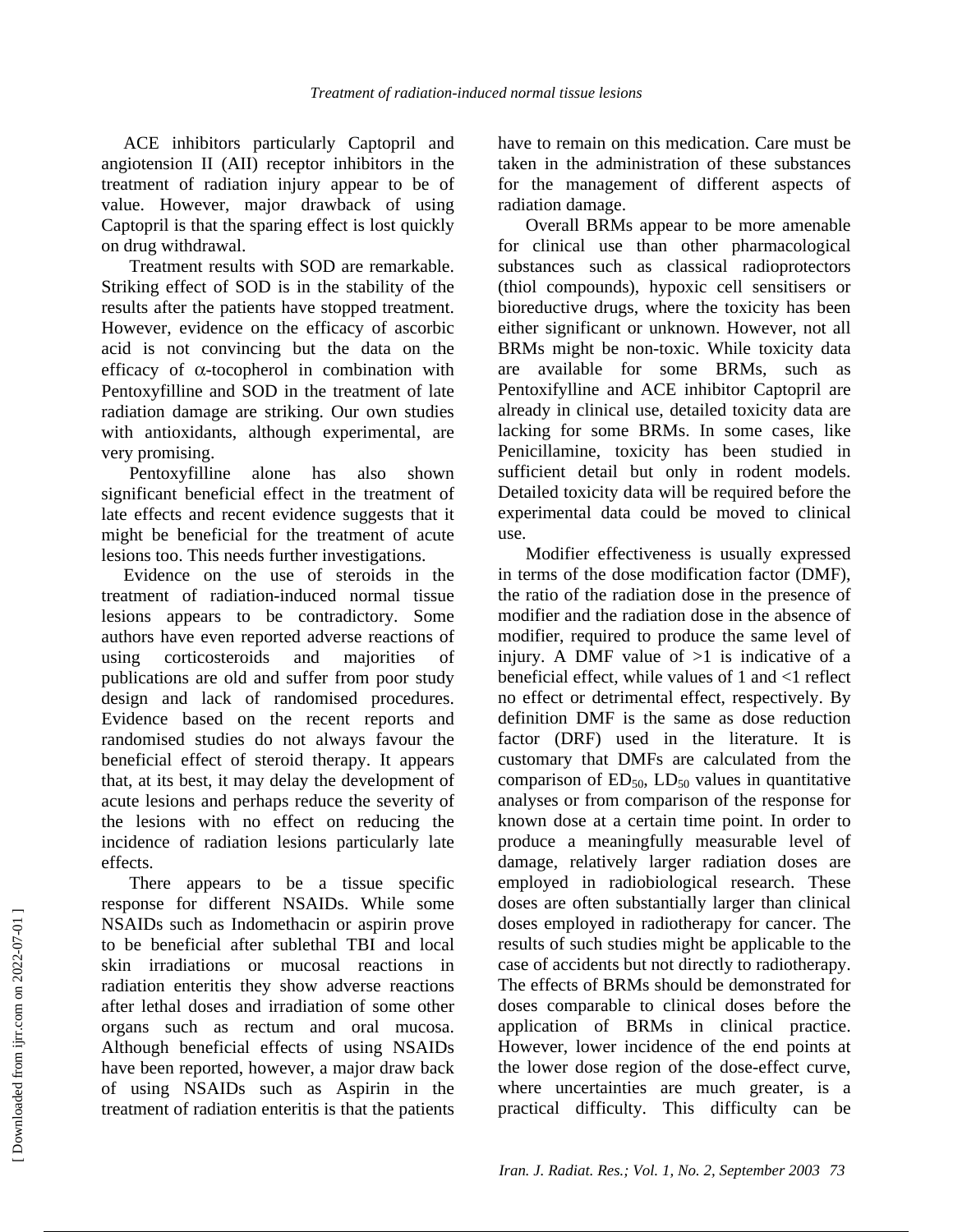overcome by the study of modifying effects of BRMs at different dose points to demonstrate their efficacy at various dose levels. A true BRM should shift the dose-response curve towards higher doses by a constant fraction. Otherwise DMF will be a radiation-dose-dependent parameter. Furthermore, majority of the published experimental results on the efficacy of BRMs involve large single irradiation doses. Therefore, although encouraging, the compiled evidence have only limited value perhaps in the treatment of radiation accident patients or those with complications as a result of their radiotherapy for cancer. Studies involving full dose-effect curves are required to distinguish true BRMs, with a significant DMF that is constant for all dose levels. DMFs in excess of 1.13, and sometimes as high as 1.51, have been observed. This might appear modest but in reality dose increases of 10-20% above the present radiotherapy dose would, for many tumours, provide a significant local tumour control by radiotherapy. This is due to the steep dose response relationship for both normal tissue response and some tumours. Furthermore, fractionated radiotherapy is employed in curative treatments; therefore, BRMs need to be assessed in relation to fractionated schedules. Single dose data cannot be translated for clinical use, particularly for dose escalation purpose in radiotherapy, unless further results involving multiple small fractions, comparable to radiotherapy regimens used for the treatment of cancer patients, are made available.

Finally, evidence suggests that radiation insult, like many other tissue injuries, is amenable to drug treatment. Although, late effects such as skin or pulmonary fibrosis have always been considered as irreversible, the evidence suggests that even these lesions are amenable for modification. Radiation lesions ought to be considered as other pathological conditions and radiation medicine should utilise the findings of the other branches of medicine by exploiting common pathophysiologial developments between radiation lesions and other ailments. Systematic screening of synthetic and natural substances may lead to the

identification of other BRMs that may modify the response of normal tissues more effectively.

#### **REFERENCES**

- Abdelaal A.S., Barker D.S., Fergusson M.M. (1989). Treatment for radiation-induced mucositis [Letter]. *Lancet, 1 (8629): 97*.
- Abramsson-Zetterberg L. (1996). Ascorbic acid is not clastogenic and does not modify the effect of extended low-dose-rate γ-irradiation in mouse bone marrow*. Int. J. Radiat. Biol., 70: 77-81*.
- Abramson S.B. and Weissmann G. (1989). The mechnisms of action of nonsteroidal antiinflammatory drugs. *Arthritis & Rheumatism, 32: 1-9*.
- Ambrus J.L., Ambrus C.M., Lillie D.B., Johnson R.J., Gastpar H. (1984). Effect of sodium meclofenamate on radiation induced esophagitis and cystitis. *J. Med., 15: 81-92*.
- Andreassen C.N., Grau C., Lindegaard J.C. (2003). Chemical radioprotection: A critical review of Amifostine as a cytoprotector in radiotherapy. *Seminars in Radiat. Oncol., 13: 62-72*.
- Bachwich P.R., Chensue S.W., Larrick J.W., Kunkel S.L. (1986). Tumour necrosis factor stimulates interlukin-1 and prostaglandin E2 production in resting macrophages. *Biochem. Biophys. Res. Commun., 136: 94-101*.
- Baillet F, Housset M, Michelson A.M, Puget K. (1986). Treatment of radiofibrosis with liposomal superoxide dismutase. Preliminary results of 50 cases. *Free Rad. Res. Comms., 1: 387-394*.
- Baum C.A., Biddle W.L., Miner P.B. (1989). Failure of 5-aminosalicylic acid enemas to improve chronic radiation proctitis. *Dig. Dis. Sci., 34: 758-760*.
- Berdjis C.C. Cortisone and radiation. III. (1960). Histopathology of the effect of cortisone on the irradiated rat kidney. *Arch. Path., 69: 431-439*.
- Blomstrand C., Johansson B., Rosengren B. (1975). Dextamethasone effect on blood-brain barrier damage caused by acute hypertension in Xirradiated rabbits. *Acta. Neurol. Scandinav., 52: 331-334*.
- Boys F., Harris I.D. (1943). The effect of heparinization on exeprimental post-irradiation tissue changes in the lung. *Am. J. Roentg. & Radium Therapy; 50: 1-8*.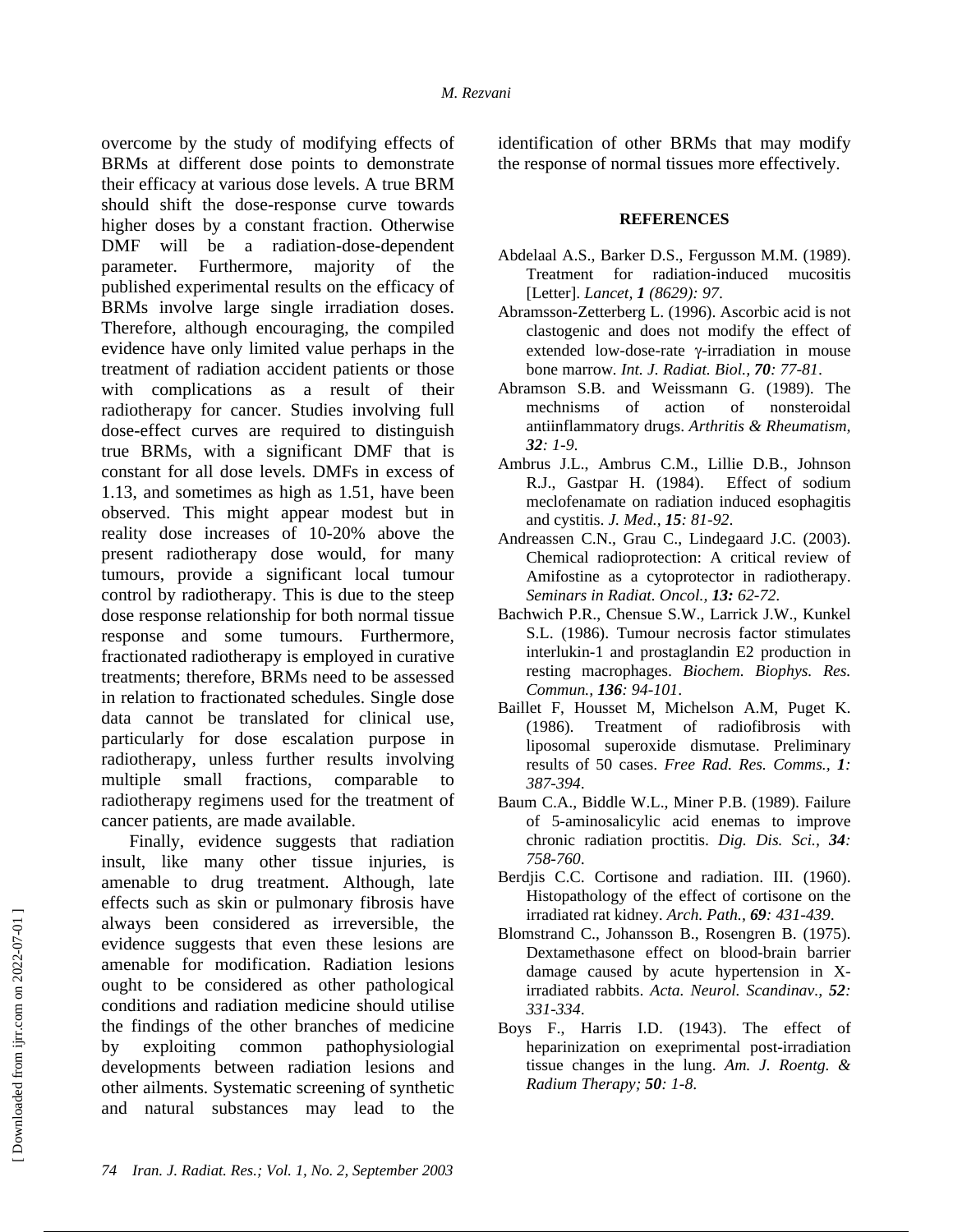- Brown R.F. (1956). Effect of cortisone on the radiation reaction of the rat lung. *Am. J. Roent., 75: 796-806*.
- Cameron E., Pauling L. (1976). Supplemental ascorbate in the supportive treatment of cancer: Prolongation of survival times in terminal human cancer. *Proc. Natl. Acad. Sci. USA., 73: 3685- 3689*.
- Chatterjee I.B. (1970). Biosynthesis of ascorbic acid in animals. *Methods. Enzymol., 18A : 28-34*.
- Cladwell W. (1971). The effect of prednisolone on fatal postirradiation nephritis in rabbits. *Radiology, 98: 431-433*.
- Cohen E.P, Fish B.L., Moulder J.E. (1992). Treatment of radiation nephropathy with captopril*. Radiation Research, 132: 346-350*.
- Delanian S., Baillet F., Hurat J., Lefaix J.L., Maulard C., Housset M. (1994). Successful treatment of radiation fibrosis using liposomal Cu/Zn superoxide dismutase: *Clinical trial. Radioth. Oncol., 32: 12-20*.
- Delanian S. (1998). Striking regression of radiationinduced fibrosis by a combination of pentoxifylline and tocopherol. *Brit. J. Radiol., 71: 892-894*.
- Dion M.W., Hussey D.H., Osborne J.W. (1989). The effect of pentoxifylline on early and late radiation injury following fractionated irradiation in C3H mice. *Int. J. Radiat. Oncol. Biol. Phys., 17: 101-107*.
- Dion W., Hussey D.H., Doornbos J.F., Vigliotti A.P., Wen B.C., Anderson B. (1990). Preliminary results of a pilot study of pentoxifylline in the treatment of late radiation soft tissue necrosis. *Int. J. Radiat. Oncol. Biol. Phys., 19: 401-407*.
- Epstein J.B., Stevenson-Moore P., Jackson S., Mahomed J.H., Spinelli J.J. (1989). Prevention of oral mucositis in radiation therapy: a controlled study with benzydamine hydrochloride rinse. *Int. J. Radiat. Oncol. Biol. Phys.; 16: 1571-1575*.
- Estrov Z., Resnitzky P. (1983). Enhancemaent of hemopoietic stem cell proliferation by prostaglandin inhibitor drugs. *Exp. Hematol., 11: 802-809*.
- Fantone J.C., Schrier D., Weingarten B. (1982). Inhibition o fvascular permeability changes in rats by Captopril. *J. Clin. Invest., 69: 1207-1211*.
- Fleming W.H., Szakacz J.E., King E.R., Martin M.L., Roche J.J. (1962). The effect of gamma radiation on the fibrinolytic system of dog lung and its modification by certain drugs: relationship to

radiation pnuemonitis and hyaline membrane formation in lung. *J. Nucl. Medicine, 3: 341-351*.

- Futran N.D., Trotti A., Gwede C. (1997). Pentoxifylline in the treatment of radiationrelated soft tissue injury: preliminary observations. *Laryngoscop., 107: 391-395*.
- Godwin-Austin R.B., Howell D.A., Worthington B. (1997). Observations of radiation myelopathy. *Brain., 98: 577-568*.
- Goreckie M., Beck Y., Hartman J.R., Fischer M., Weiss L., Tochner Z., Slavin Z., Nimrod R. (1991). Recombinant human superoxide dismutases: Production and potential therapeutical uses. *Free Radic. Res. Commun., 12-13: 401-410*.
- Gottlöber P, Korting H, Stock W, Peter R. (1996). Behandlung der kautanen Strahlenfibrose mit Pentoxifyllin und Vitamin E. *Strahlenter Onkol., 172: 34-38*.
- Halnan K.E. (1962). The effect of corticosteroids on the radiation skin reaction. A randomtrial to assess the value of local applicationof prednisolone and neomycin ointment after X ray treatment of basal carcinoma. *Br. J. Radiol., 35: 403-408*.
- Higgs G., Vane J. (1989). Inhibitors of enzymes of the arachidonic acid metabolic pathways. In design of enzyme inhibitors as drugs, pp 314- 342, M. Sandler & HJ Smith (eds.), Oxford University Press, Oxford.
- Hodges R.E. (1980). Ascorbic acid. Modern nutrition in health and disease. pp 259-273, 6th ed. Goodhart R.S., Shils M.E. (eds.), Lea & Febiger, Philadelphia.
- Hodges R.E., Hood J., Canham J.E., Sauberlich H.E., Baker E.M. (1971). Clinical manifestations of ascorbic acid deficiency in man. *Am. J. Clin. Nutr., 24: 432-443*.
- Hofer M., Pospisil M., Tkadlecek L., Viklicha S., Pipalova I., Hola J. (1992). Low survival of mice following lethal gamma-irradiation after administration of inhibitors of prostaglandin synthesis. *Physiol. Res., 41: 157-161*.
- Jacob C.O., Hercberg A., Brenner H. (1984). Effect of dexamethasone on the survival of whole-body irradiated mice. *Isr. J. Med. Sci., 20: 639-640*.
- Keelan M., Walker K., Cheeseman C.I., Thomson A.B.R. (1992). Two Weeks of Oral Synthetic E2 Prostaglandin (Enprostil) Improves the Intestinal Morphological But Not the Absorptive Response in the Rat to Abdominal Irradiation. *Digestion., 53: 101-107*.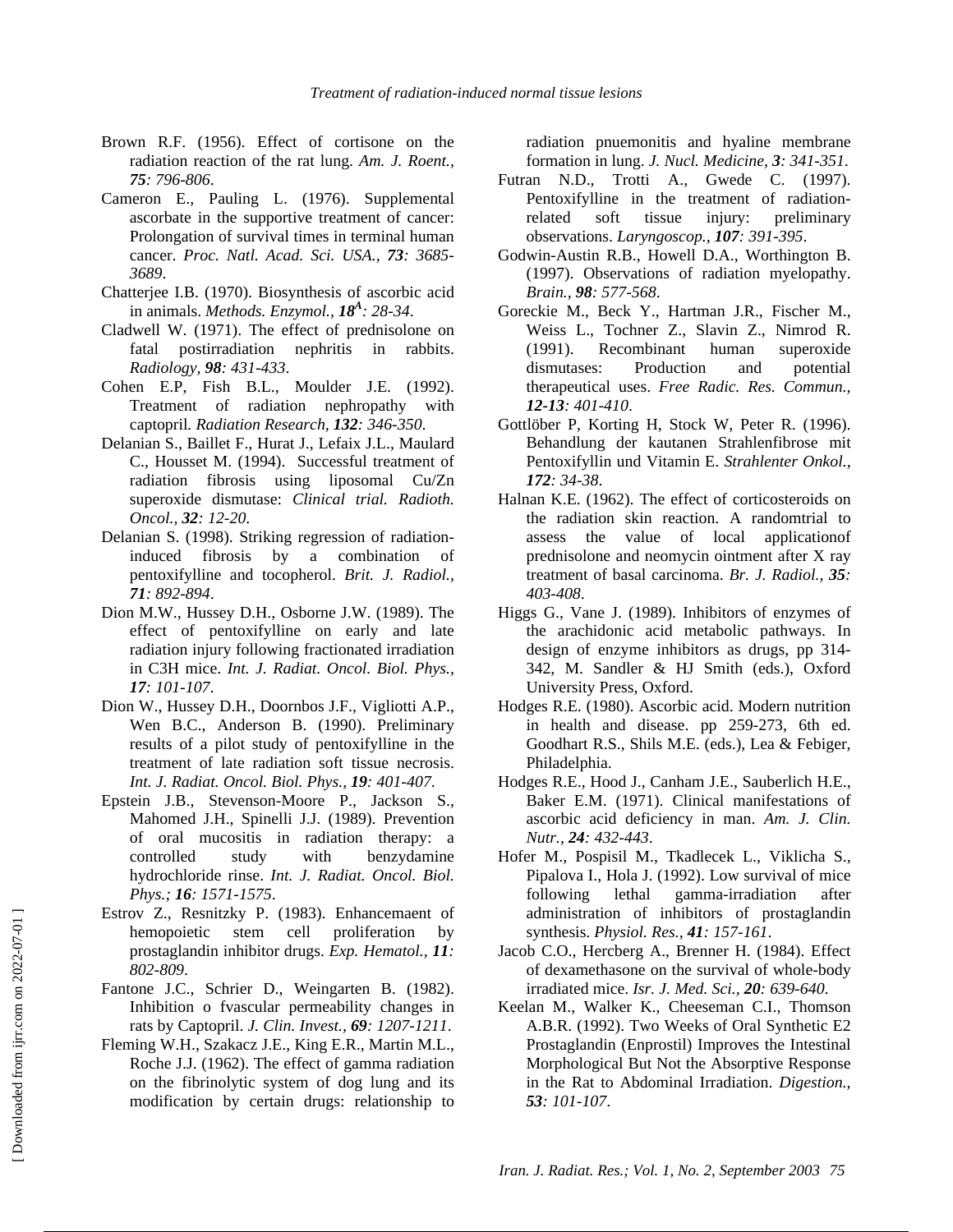- Kim J.H., Chu F.C.h., Lakshmi V., Houde R. Benzydamine H.C.l. (1986). A new agent for the treatment of radiation mucositis of the oropharynx. *A. J. Clin. Oncol., 9: 132-134*.
- Kitsis E.A., Weissmann G., Abramson S.B. (1991). The prostaglandin paradox: additive inhibition of neutrophil function by aspirin-like drugs and the prostaglandin E1 analog misoprostol. *J. Rheumatol., 18: 1461-5*.
- Kunkel S.L., Spengler M., May M., Spengler R., Larrick J., Remick D. (1988). Prostaglandin E2 regulates macrophage derived tumour necrosis factor gene expression. *J. Biol., 263: 5380-5389*.
- Lefaix J.L., Daburon F., Tricaud Y. (1992). Evolution radiopathologique spontanee et apres traitement medical dans deux modeles d'accident d'irradiation localisee. *Bull Cancer, 79: 189-198*.
- Lefaix J.L., Delanian S., Leplat J.J., Tricaud Y., Martin M., Nimrod A., Baillet F., Daburon F. (1996). Successful treatment of radiation-induced fibrosis using Cu/Zn-SOD and Mn:SOD: An experimental study. *Int. J. Radiat. Oncol. Biol. Phys., 35: 305-312*.
- Lefaix J.L., Delanian S., Vozenin M.C., Leplat J.J., Tricaud Y., Martin M. (1999). Striking regression of subcutaneous fibrosis induced by high doses of gamma rays using a combination of pentoxifylline and alpha-tocopherol: an experimental study. *Int. J. Radiat. Oncol. Biol. Phys., 43: 839-47*.
- Levine M. (1986). New concepts in the biology and biochemistry of ascorbic acid. *New Engl. J. Med., 314: 892-902*.
- Ludgate C.M. (1999). Preliminary report: acetylsalicylic acid therapy in the treatment of complications following abdominal radiation. *J. Can. Assoc. Radiol. x., 36: 138-140*.
- Lurie A.G., Casarett G.W. (1975). Influence of adrenalectomy on radiation hypertension and nephrosclerosis. *Radiat. Res., 61: 80-99*.
- Macht S.H. and Perlberg H. (1950). Use of anticoagulant (Dicumarol) in preventing postirradiation tissue changes in the human lung. *Am. J. Roentgenol., 63: 335-341*.
- Malaker K. and Das R.M. (1988). The effect of superoxide dismutase on the pathogenesis of radiation-induced pulmonary damage in the rat. *Pharmac. Ther., 39: 327-330*.
- Marshall A.H.E. (1953). The action of cortisone on experimental acute roentgen dermatitis. *Acta. Radiol. Stockh.,39: 73-77*.
- Martins A.N., Johnston J.S., Hendry J.M., Stoffel T.J., DiChiro G. (1977). Delayed radiation necrosis of the brain. *J. Neurosurg., 47: 135-150*.
- Mennie A.T., Dalley V.M., Dinneen L.C., Collier H.O. (1975). Treatment of radiation-induced gastrointestinal distress with acetylsalicylate. *Lancet, 2:(7942): 942-943*.
- Michalowski A.S. (1992). Post irradiation modification of normal tissue injury: lessons from the clinic. *Br. J. Radiol. (suppl)., 24: 183- 186*.
- Moss W.T., Haddy F.J., Sweany S.K. (1960). Some Factors Altering the Severity of Acute Radiation Pneumonitis Variation with Cortisone, Heparin and Antibiotics. *Radiology, 75: 50-54*.
- Moulder J.E., Fish B.L., Cohen E.P. (1993). Treatment of radiation nephropathy with ACE inhibitors. *Int. J. Radiat. Oncol. Biol. Phys., 27: 93-99*.
- Moulder J.E., Fish B.L., Cohen E.P., Bonsib S.M. (1996). Angiotensin II receptor antagonists in the prevention of radiation nephropathy. *Radiat. Research, 146: 106-110*.
- Moulder J.E., Fish B.L., Cohen E.P. (1998a). Angiotensin II receptor antagonists in the treatment and prevention of radiation nephropathy. *Int. J. Radiat. Biol., 73: 415-421*.
- Moulder J.E., Robbins M.E., Cohen E.P., Hopewell J.W., Ward W.F. (1998b). Pharmacologic modification of radiation-induced late normal tissue injury. *Cancer Treat. Res., 93: 129-51*.
- Moulder J.E., Fish B.L., Cohen E.P. (2003). ACE Inhibitors and AII Receptor Antagonists in the Treatment and Prevention of Bone Marrow Transplant Nephropathy. *Curr-Pharm-Des. 9: 737-49*.
- Mullenix P.J., Kernan W.J., Schunior A., Howes A., Waber D.P., Sallan S.E. (1994). Interactions of steroid, methotrexate, and radiation determine neurotoxicity in an animal model to study therapy for childhood leukemia. *Pediatr. Res., 35: 171-178*.
- Mussini E., Hutton J.J.Jr., Udenfriend S. (1967). Collagen proline hydroxylase in wound healing, granuloma formation, scurvy and growth. *Science, 157: 927-929*.
- Narra V.R., Harapanhalli R.S., Howell R.W., Sastry K.S., Rao D.V. (1994). Vitamins as radioprotectors in vivo. I.Protection by vitamin C against internal radionuclides in mouse testes: implications to the mechanism of damage caused by the Auger effect. *Radiat. Res., 137: 394-9*.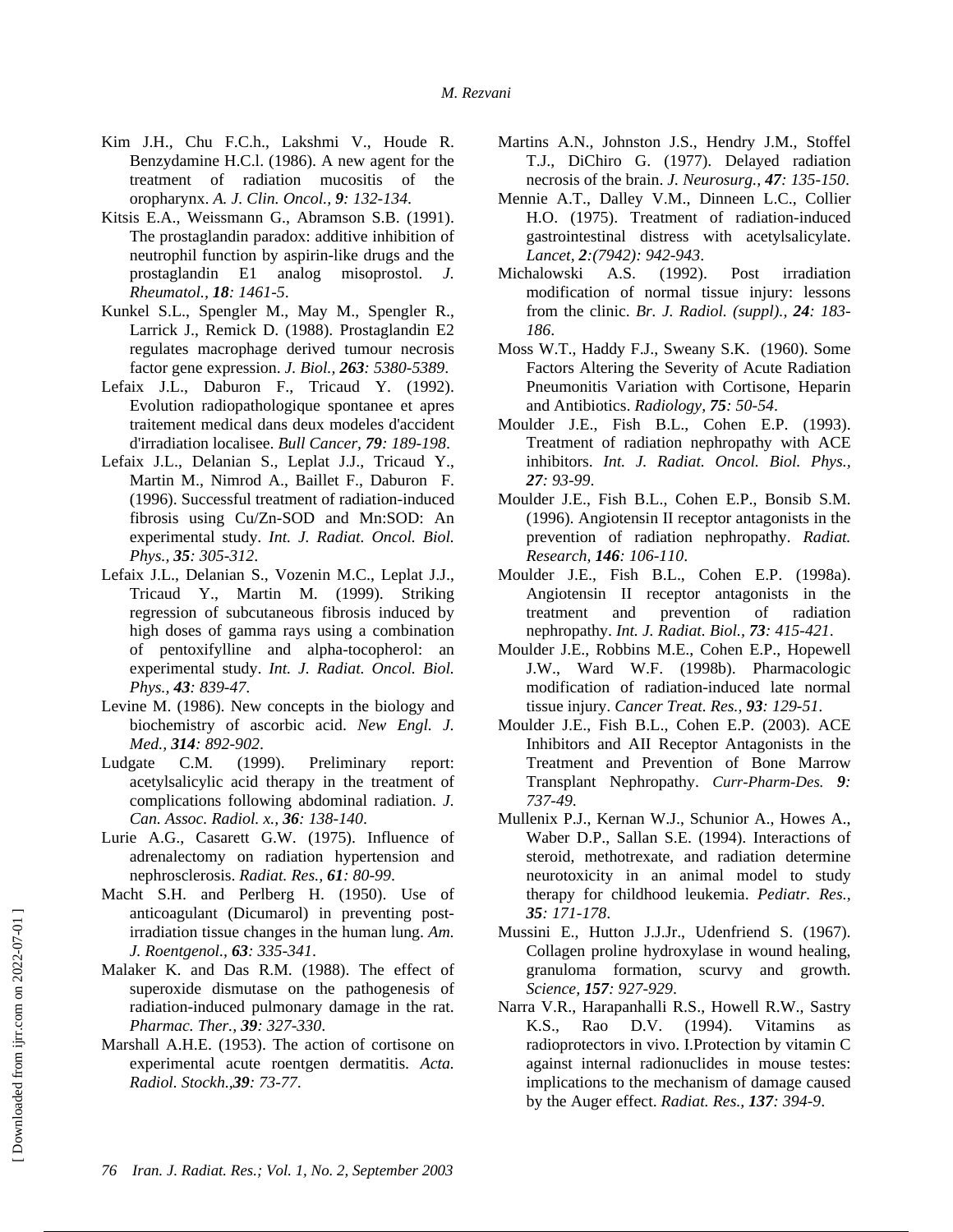- Narra V.R., Howell R.W., Sastry K.S.R., Rao D.V. (1993). Vitamin C as a radioprotector against 131I in vivo. *J. Nucl. Med., 34: 637-640*.
- Nicolopoulos N., Mantidis A., Stathopoulos E., Papaodysseas S., Kouvaris J., Varveris H. (1985). Prophylactic administration of indomethacin for irradiation esophagitis. *Radiother. Oncol., 3: 23-5*.
- Northway M.G., Libshitz H.I., Osborne M.B., Feldman M.S., Mamel J.J., West J.H. (1980). Radiation oesaphagitis in the Oposum: Radioprotection with indomethacin. *Gastroenterology, 78: 883-892*.
- Northway M.G., Scobey M.W., Geisinger K.R. (1988). Radiation proctitis in the rat. Sequential changes and effects of anti-inflammatory agents. *Cancer, 62: 1962-9*.
- Parizada B., Werber M.M., Nimrod R. (1991). Protective effects of human recombinant Mn-SOD in adjuvant arthritis and bleomycin-induced lung fibrosis. *Free Radic. Res. Commun., 15: 97- 301*.
- Petrini B., Wolk G., Wasserman J., Vedin I., Strannegard O., Blomgren H. (1991). Indomethacin modulation of monocyte cytokine release following pelvic irradiation for cancer. *Eur. J. Cancer, 27: 591-594*.
- Phillips T.L. (1966). An ultrastructural study of the development of radiation injury in the lung. *Radiology, 87: 49-54*.
- Pospisil M., Netikova J., Kozubik A. (1986). Enhancement of hemopoietic recovery by indomethacin after sublethal whole-body gamma irradiation. *Acta Radiol. Oncol., 25: 195-8*.
- Pospisil M., Netikova J., Kozubik A., Pipalova I. (1989). Effect of indomethacin, diclofenac sodium and sodium salicylate on peripheral blood cell counts in sublethally gamma-irradiated mice. *Strahlenther. Onkol., 165: 627-31*.
- Puistola U., Turpeenniemi-Hujanen T.M., Myllyla R., Kiviikko K.I. (1980). Studies on the lysyl hydroxylase reacton. I. Initial velocity kinetics and related aspects. *Biochem. Biophys. Acta., 611: 4050*.
- Robbins M.E. and Hopewell J.W. (1986). Physiological factors effecting renal radiation tolerance: a guide to the treatment of late effects. *Br. J. Cancer., 53: 265-267*.
- Rose P.G., Halter S.A., Su C.M. (1992) The effect of indomethacin on acute radiation induced gastrointestinal injury: a morphologic study. *J. Surg. Oncol., 49: 231-238*.
- Samaranayake L.P., Robertson A.G., MacFarlane T.W., Hunter I.P., MacFarlane G., Soutar D.S., Ferguson M.M. (1988). The effect of chlorohexidine and benzydamine mouthwashes on mucositis induced by therapeutic irradiation. *Clin. Radiol., 39: 291-294*.
- Serushago B.A., Tanaka K., Koga Y., Taniguchi K., Nomoto K. (1987). Positive effects of indomethacin on restoration of splenic nucleated cell populations in mice given sublethal irradiation. *Immunopharmacology, 14: 21-26*.
- Shaw P.J. and Bates D. (1984). Conservative treatment of delayed cerebral radiation necrosis. *J. Neurol. Neurosurg. Psychiatry, 47: 1338-41*.
- Steeves R.A. and Robins H.I. (1998). Pentoxifylline treatment of radiation mastitis [Letter]. *Int. J. Radiat. Oncol. Biol. Phys., 42: 1177*.
- Stelzer K.J., Koh W.J., Kurtz H., Greer B.E.,Griffin T.W. (1994). Caffeine consumption is associated with decreased severe late toxicity after radiation to the pelvis.*Int. J. Radiat. Oncol. Biol. Phys., 30: 411-417*.
- Stryker J.A., Abt A.B., Allegra J.C., Mortel R., Uhlin S., Hepner G.W. (1976). The effect of prednisone and irradiation on the rectum in dogs. *Radiology, 121(1): 183-187*.
- Tanner N.S.B., Stamford I.F., Bennett A. (1981). Plasma prostaglandins in mucositis due to radiotherapy and chemotherapy for head and neck cancer. *Brit. J. Cancer, 43: 767-771*.
- Tochner Z., Barnes M., Mitchell J.B., Orr K., Glatstein E., Russo A. (1990). Protection by endomethacin against acute radiation oesophagitis. *Digestion, 47: 81-87*.
- Tofilon P.J., Fike J.R. (2000). The Radioresponse of the Central Nervous System: A Dynamic Process. *Radiat. Res., 153: 357-370*.
- Triantafillidis J.K., Dadioti P., Nicolakis D., Mericas E. (1990). High doses of 5-aminosalicylic acid enemas in chronic radiation proctitis: comparison with betamethasone enemas [letter]. *Am. J. Gastroenterol., 85: 1537-8*.
- Twomey B.M., Dale M.M. (1992). Cyclooxygenaseindependent effects of non-steroidal antiinflammatory drugs on the neutrophil respiratory burst. *Biochem. Pharmacol., 43: 413-8*.
- Umeki S. (1990). Effects of non-steroidal antiinflammatory drugs on human neutrophil NADPH oxidase in both whole cell and cell-free systems. *Biochem. Pharmacol., 40: 559-64*.